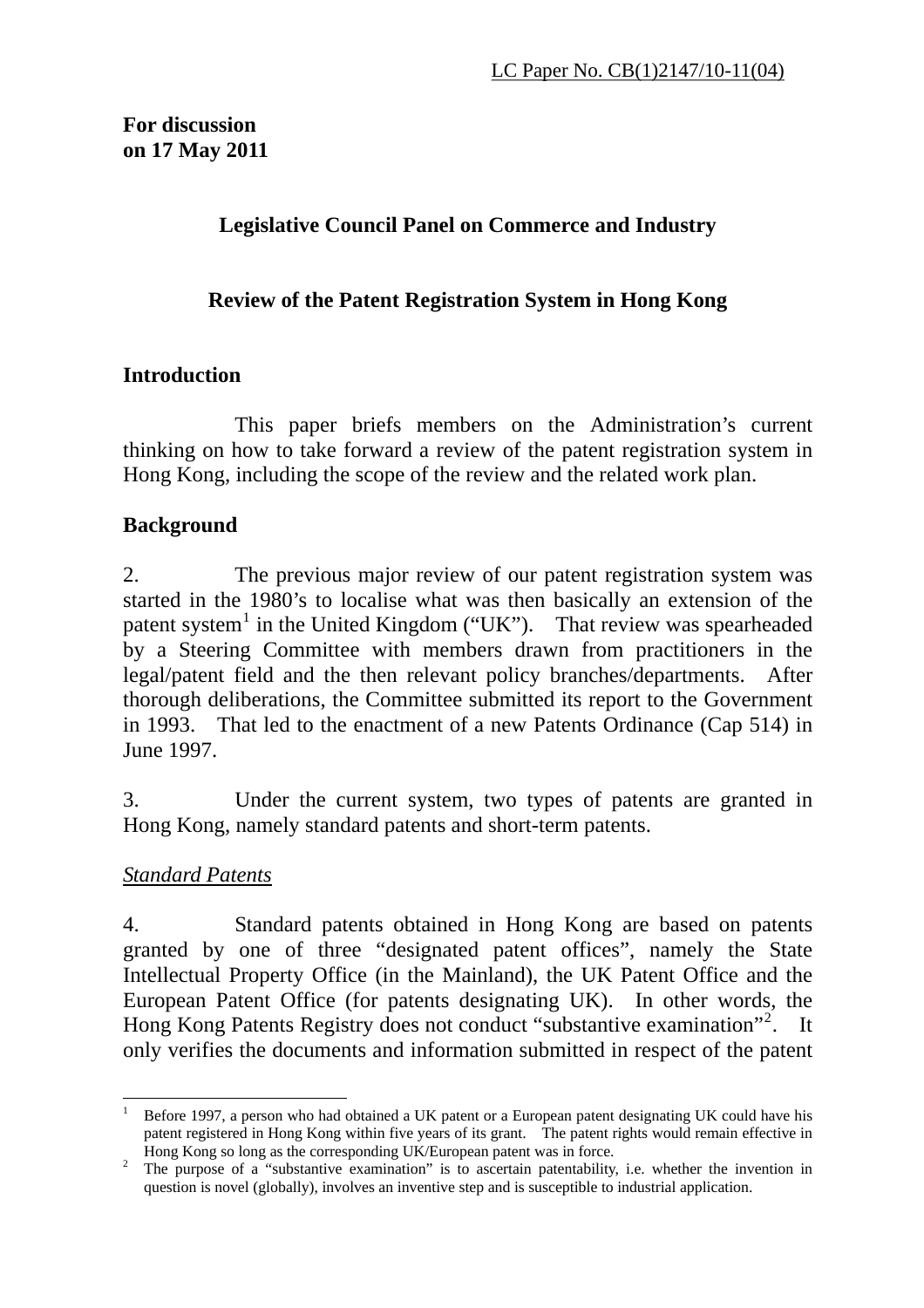being applied for (i.e. formality checking). Our standard patent system is hence sometimes referred to as a "re-registration" system.

5. Patent rights are territorial in nature. A businessman who wants to exploit his invention in overseas markets has to secure the grant of patent in each of the jurisdictions involved. Most applicants for patent registration in Hong Kong will simultaneously seek patent protection in other economies anyway, including our major trading partners such as Europe and the Mainland. The fee for registering a standard patent in Hong Kong is not expensive (\$896) and the application procedures are relatively hassle free. The normal processing time is a few months.

#### *Short-term patents*

6. As a supplement to standard patents, the short-term patent system in Hong Kong offers protection to inventions with a shorter<sup>[3](#page-1-0)</sup> commercial life. An applicant may file his application direct with our Patents Registry without substantive examination by any designated patent office. Our Patents Registry will grant the short-term patent after satisfying itself that the information required is fully furnished, including a search report<sup>[4](#page-1-1)</sup> prepared by either one of the "designated patent offices" or any International Searching Authority<sup>[5](#page-1-2)</sup> appointed pursuant to the Patent Cooperation Treaty.

7. A similar "short-term patent" regime exists in other overseas jurisdictions, e.g. Mainland China, Japan, Australia, Ireland and most continental European countries albeit under different nomenclature. Some have chosen to name such "lesser patent" as petty patent, innovation patent or utility model.

#### **Calls for change**

8. Many practitioners in the patent field consider our current standard patent system user-friendly and efficient. That said, there have been growing calls in recent years for a critical review of the current arrangements including how well the patent system is complementing efforts being made to develop Hong Kong into a regional innovation hub. More specifically, some stakeholders advocate that Hong Kong should have its own "original grant"

<span id="page-1-0"></span><sup>&</sup>lt;sup>2</sup><br>3 A short-term patent has a maximum term of eight years whereas a standard patent may remain in force for as long as 20 years.<br> $\frac{4}{1}$  The search report s

<span id="page-1-1"></span>The search report sets out the existence of any prior arts in relation to an invention. It facilitates the assessment or evaluation of the validity of a "lesser patent" by the applicant or a third party.

<span id="page-1-2"></span><sup>5</sup> Article 16 of the Patent Cooperation Treaty provides that international search shall be carried out by an International Searching Authority, which may be either a national patent office of a contracting state or an intergovernmental organisation, such as the International Patent Institute.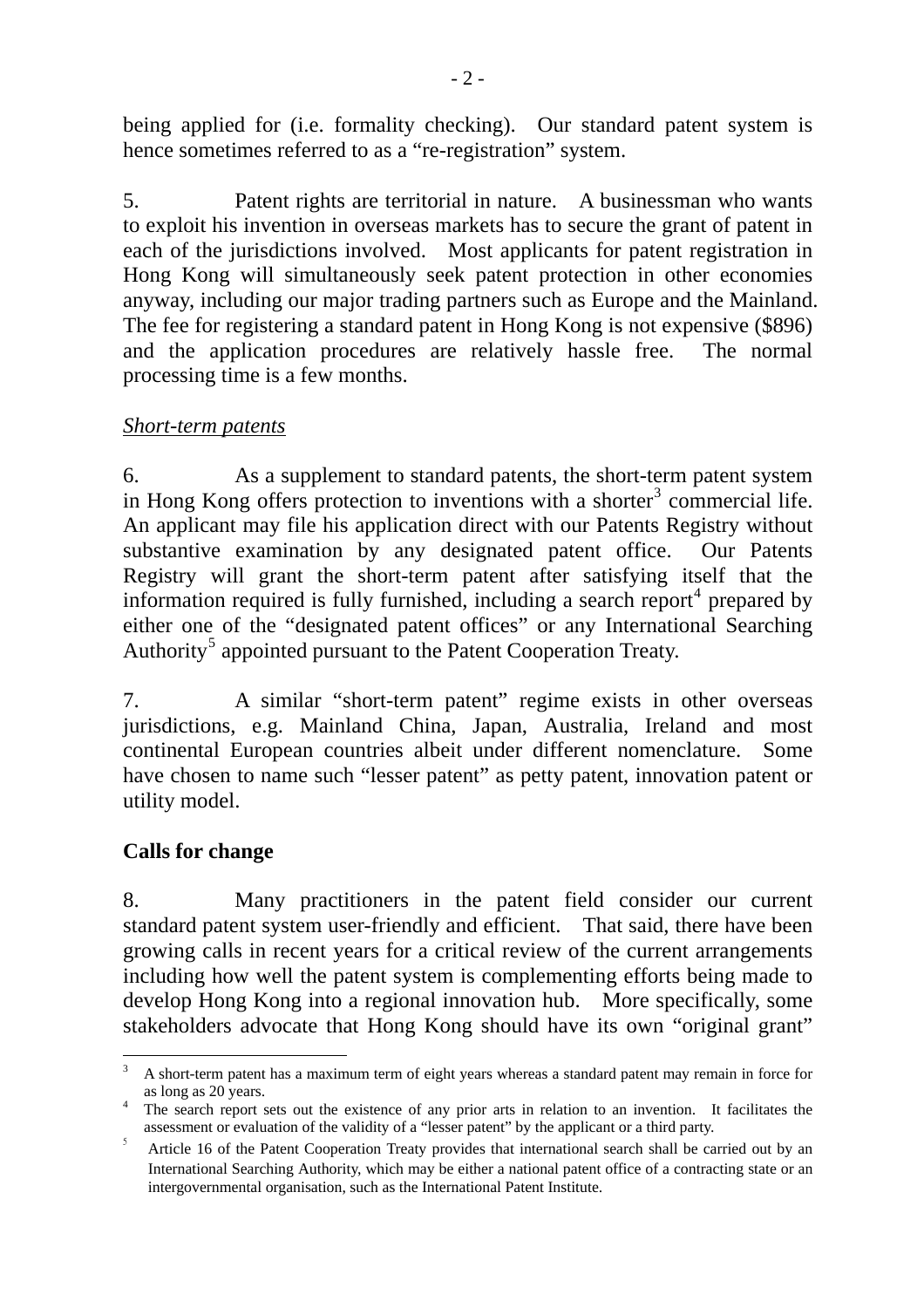patent ("OGP") system, which will allow any investor to take Hong Kong as the first landing pad for patent registration. They refer to the experience of Singapore and Macao in outsourcing substantive examination to the patent offices in other jurisdictions. Some also propose the establishment of a regulatory (or accreditation) regime for patent attorneys/agents.

9. At the same time, since substantive examination does not form a prerequisite for the granting of a short-term patent, individual users point out that the current system is prone to abuse. For example, some users claim that they have been subject to groundless threats of infringement made by owners of short-term patents even though the validity of the latter's inventions may be in doubt. Though the current Patents Ordinance has already included provisions for any person aggrieved by groundless threats to seek remedy from the court, some users may choose to pay a settlement fee instead to avoid getting involved in litigation. They feel that the Government should consider revamping the system with a view to providing better protection for both right owners and users.

10. The current patent system has been in place for more than a decade. Without any preconceived notions as to how the system should further evolve, the Administration considers it opportune to embark on a comprehensive review of the patent registration system in 2011 to ensure that it will continue to meet the needs of our changing environment and is commensurate with our vision to develop Hong Kong into a regional innovation and technology hub.

# **Public Forum on the Future of our Patent System**

11. As part of the ground work for starting the review process, we held a public forum on 28 February 2011. The following topics were covered in the Forum: (a) using the standard patent system to enhance competitiveness in a knowledge economy; (b) Hong Kong's short-term patent system: a stakeholder's perspective; and (c) development of human capital to support patent-related services.

12. Some 170 representatives from the legal, patent practitioner, industrial, academic and research-and-development ("R&D") sectors attended the Forum. Key issues raised by stakeholders include -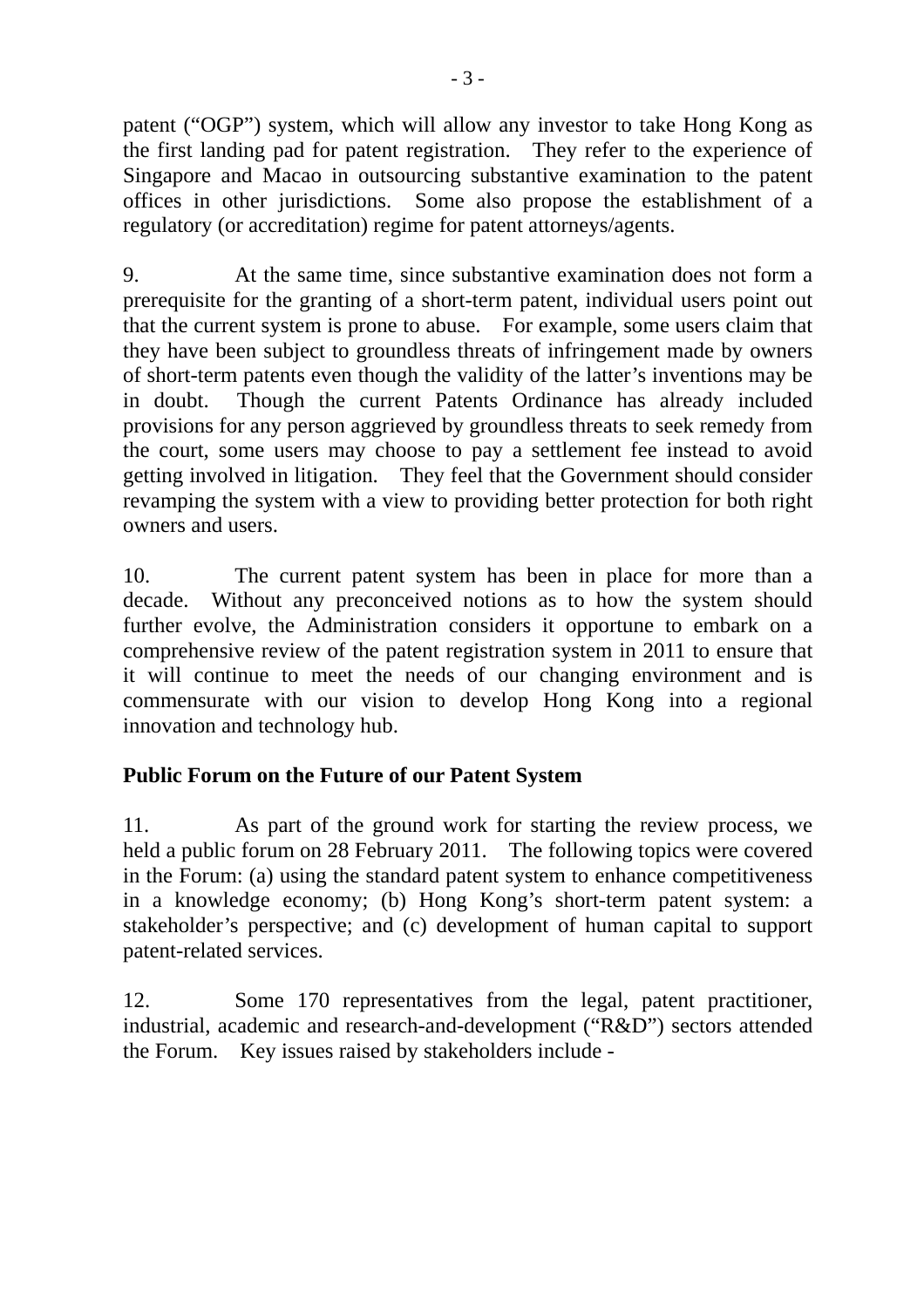- (a) whether Hong Kong should introduce an OGP system;
- (b) if we were to bring in an OGP system, whether the current "re-registration" system for standard patents should be retained;
- (c) whether the patentability<sup>[6](#page-3-0)</sup> criteria for short-term patents should be revised;
- (d) how to minimise abuse of short-term patents;
- (e) whether Hong Kong should introduce a system for regulating patent agents; and
- (f) whether certain overseas practices should be incorporated into Hong Kong's patent regime, such as supplementary protection certificates<sup>[7](#page-3-1)</sup>, etc.

13. While attendees generally supported the conduct of a comprehensive review of the patent system, their views on certain issues including in particular whether Hong Kong should introduce an OGP system were quite diverse.

# **Scope of the Review**

14. Having regard to the views expressed at the Forum, we propose to focus on the following issues during the first stage of the review -

- I. Standard patent system
	- (a) whether we should introduce an OGP system in Hong Kong with substantive examination

<span id="page-3-0"></span> $\overline{a}$ 6 Currently, the patentability criteria for short-term patents in Hong Kong are the same as that for standard patents. Some overseas jurisdictions (such as Australia and Germany) have less stringent patentability criteria for lesser patents. Such staggered standards are seen in some quarters as being conducive to further promoting innovation on the part of small and medium enterprises with a limited research and  $\frac{d}{\text{evelopment } \text{mylogent}}$ 

<span id="page-3-1"></span>Supplementary protection certificates were introduced in some overseas jurisdictions (e.g. EU) to compensate for the length of time taken to obtain authorisation for putting medical products onto the market by extending the period of protection. A certificate takes effect at the end of the lawful term of the basic patent and generally may not exceed five years. In other words, the patent protection period becomes 20 years plus an extension of up to five years.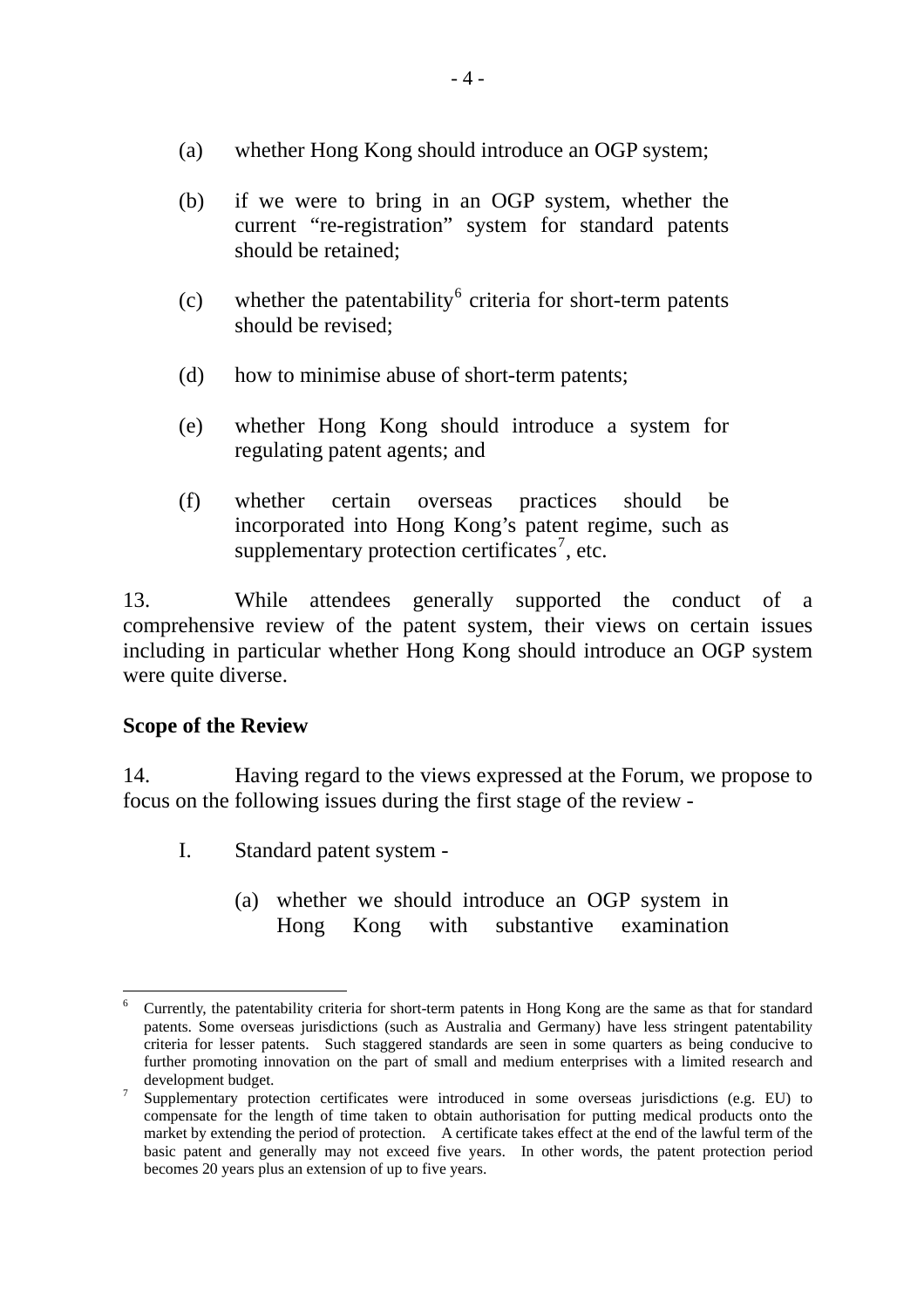outsourced to other patent office(s), and, if so, which office(s);

- (b) irrespective of the answers to (a) above, whether the current "re-registration" system should be maintained, and if so, whether the system should be expanded to recognise the patents granted by other jurisdictions<sup>[8](#page-4-0)</sup>;
- (c) what other facilitation measures should be introduced to the system to encourage local innovation and attract overseas R&D centres to set up their bases in Hong Kong;
- II. Short-term patent system
	- (d) whether we should retain the short-term patent system as a supplement to standard patents; and if so, whether we should introduce changes to the patentability criteria<sup>[9](#page-4-1)</sup> and/or the term of protection $10$ ; and
	- (e) if we were to retain the system, whether we should introduce changes enabling an applicant/a patent owner/third party to seek substantive examination of the invention before or after the grant of a short-term patent and what other measures should be introduced to provide greater certainty and avoid unnecessary litigations.

15. The question of whether we should go down the path of having an OGP system would, to a large extent, determine the kind of patent agent service required locally. Such being the case, we propose to deal with at a

 $\overline{a}$ 

<span id="page-4-0"></span><sup>8</sup> It should perhaps be noted that under Singapore's current system, standard patents could be obtained through (a) the local route (with search and substantive examination done by one of the outsourced patent offices, namely the patent offices of Austria, Denmark and Hungary); (b) the foreign route, which is akin to a re-registration system recognising the patents granted by one of the prescribed patent offices. These include the patent offices of Australia, Canada, Japan, New Zealand, Republic of Korea, UK and USA as well as the European Patent Office (in respect of applications for a European patent filed in the English language); and (c) the mixed route (where the applicant could rely on the search report by one of the prescribed patent offices but request substantive examination to be done by one of the outsourced patent offices).

Please see footnote 6 above.

<span id="page-4-2"></span><span id="page-4-1"></span><sup>&</sup>lt;sup>10</sup> A number of overseas jurisdictions, including Mainland China, Denmark, Germany and Japan provide protection for a maximum term of ten years.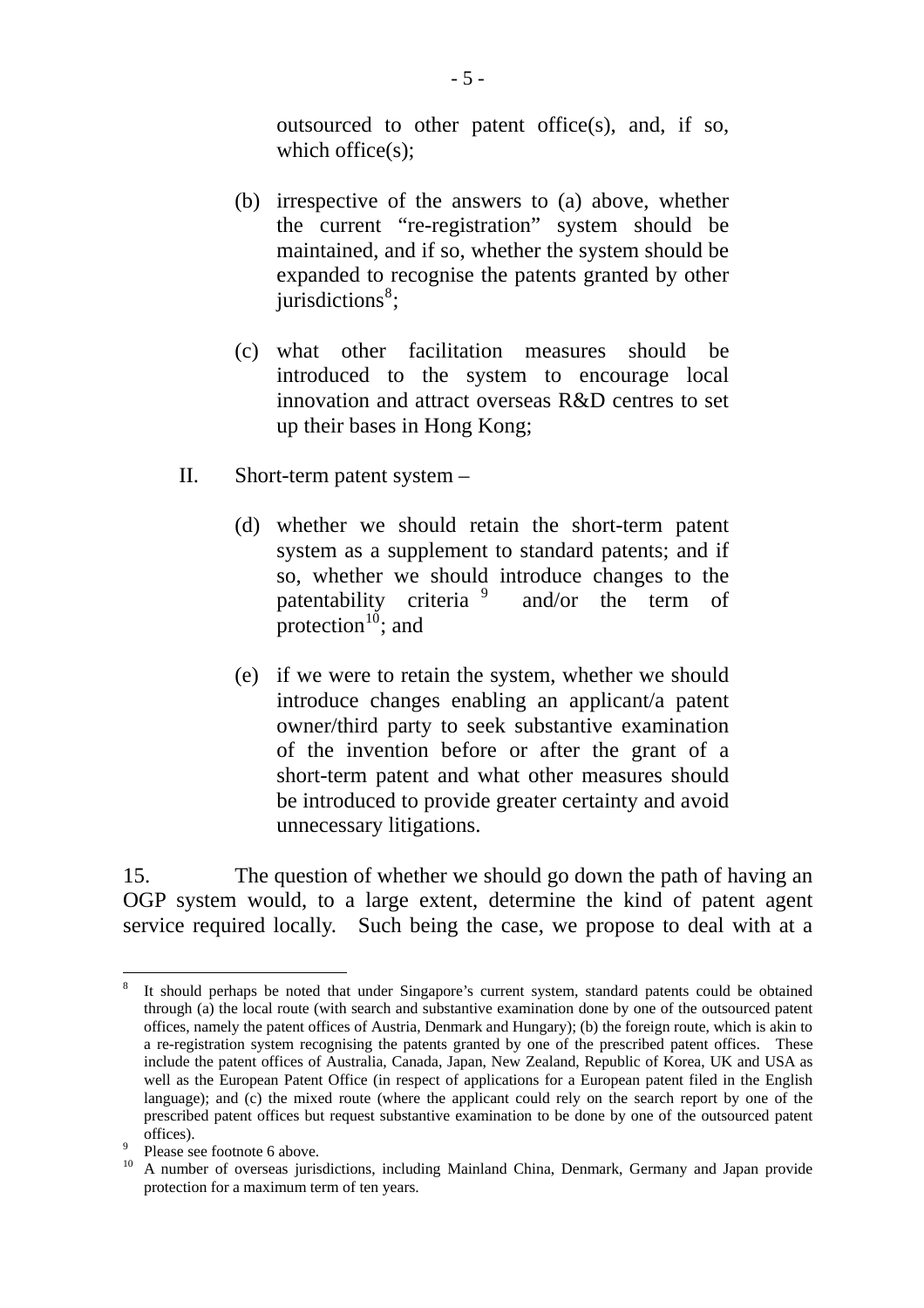later stage the question of whether Hong [Ko](#page-5-0)ng should establish a regulatory (or accreditation) regime for patent agents.<sup>[11](#page-5-0)</sup>

#### **Work Plan**

16. In considering the direction for the further development of our patent system, we will make reference to the experience in overseas jurisdictions.

17. The review would entail an in-depth analysis of complex and technical considerations underpinning the current patent system in Hong Kong as well as the systems in some other jurisdictions. To facilitate consensus building and to draw in expertise from the field, we propose to set up a Consultative Committee comprising representatives from trade organisations, R&D centres, legal professionals, academics and patent practitioners. The Committee will provide advice to the Government on (a) the proposed way forward; and (b) the implementation plan. The Committee will be supported by the Intellectual Property Department ("IPD"). Where appropriate, IPD may hire external consultant(s) to conduct research on individual subjects.

18. To take forward the review, we plan to issue a public consultation document in the third quarter of 2011. For the first stage of the review (as outlined in paragraph 14 above), we intend to publish the Administration's proposed way forward in the first half of 2012.

#### **Other issues to be considered**

19. Independent of the review exercise described above, we propose to consult relevant stakeholders (including those from the pharmaceutical industry) on whether certain overseas practices such as the "supplementary protection certificate"<sup>[12](#page-5-1)</sup>, "the Bolar Exemption"<sup>[13](#page-5-2)</sup>, and other related proposals should be taken on board.

<span id="page-5-0"></span> $\overline{a}$ <sup>11</sup> In the case of Singapore, for instance, the accreditation issue was acted upon a number of years after the Government put in place its current "OGP and outsourcing" system.<br><sup>12</sup> Please see footnote 7 above.

<span id="page-5-1"></span>

<span id="page-5-2"></span><sup>&</sup>lt;sup>13</sup> The "Bolar Exemption" allows a third party to undertake, without the authorisation of the patentee, acts necessary for the purpose of obtaining regulatory approval for the eventual sale of a patented product that is close to the expiry of its patent term e.g. clinical tests and trials to prove product safety and efficacy. This exemption is considered beneficial in promoting the affordability of off-patent medicines.